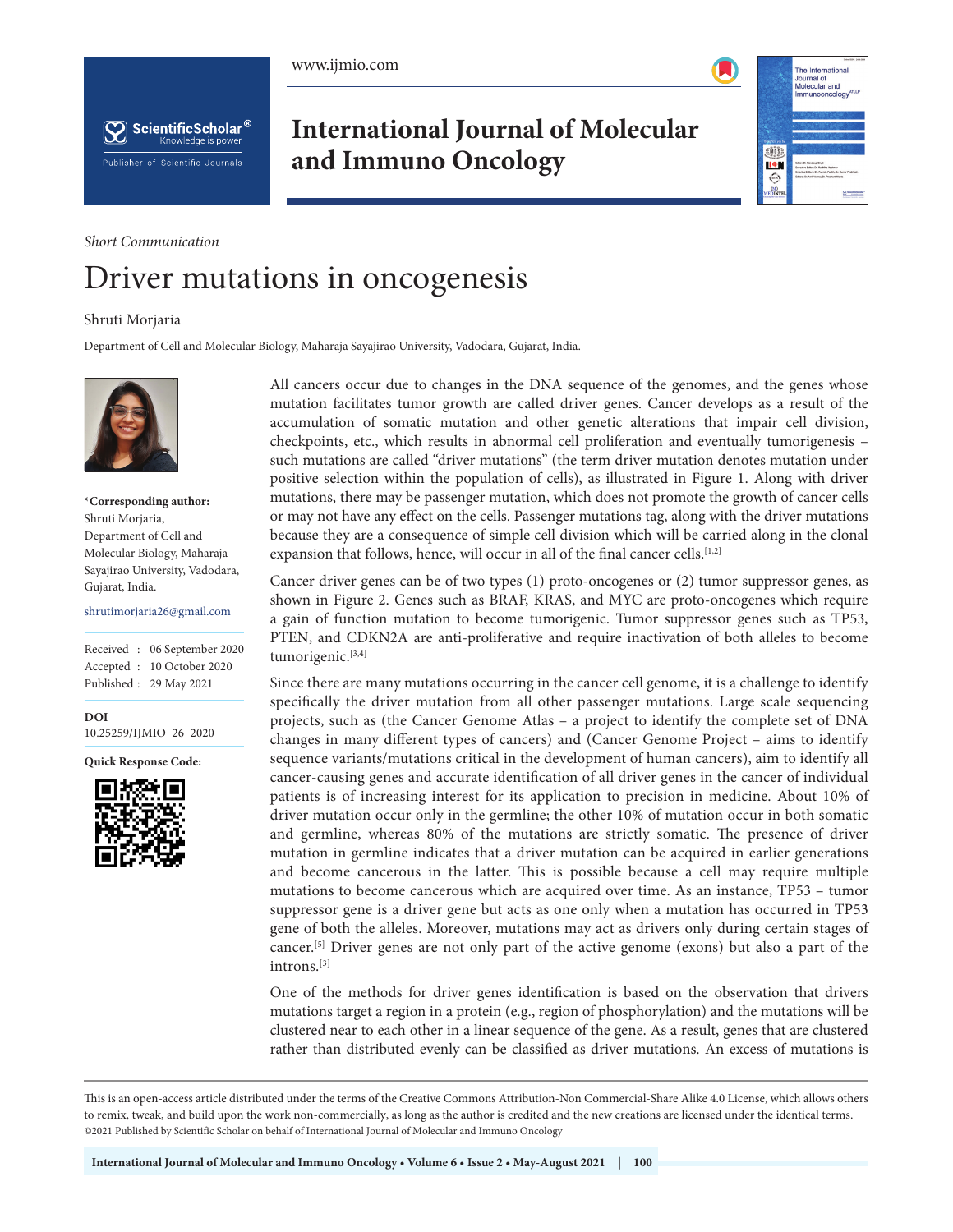

Figure 1: Mutation in the driver genes of the genome causes the cell to become tumorigenic.



**Figure 2:** Driver – gene classification.

a signature of positive selection, and genes that are mutated more frequently than expected are possible driver genes. Driver mutations are more prominent across multiple independent tumors. This concept has given rise to a class of methods that seek to identify the region of DNA that has excess of mutation relative to an expected base rate due to mutational processes.[3]

At present, about 568 genes from 28,000 tumors and 66 types of cancers have been identified as driver genes, which, on being mutated, have the ability to cause cancer. It has been observed that driver genes are highly specific with their mutations and can trigger only a few tumor types out of which, 2% of the driver mutations are responsible for causing more than 20 types of cancer. It is very significant to know, identify driver genes and its tumorigenic capacity to know

the potential targets for therapy, that is, antibodies or other inhibitors to treat cancer patients.<sup>[6]</sup>

After having known so much about driver genes, there are still challenges that must be looked upon. Majority of driver genes are identified by their frequency of occurrence; hence, drivers with higher frequency are identified, but those with rare occurrence are not. Rare driver gene mutations are likely to be present in less than 1% of cancers. Scientists have considered a theoretical basis to explain why some driver mutations are rare. They explain that, a protein may be present in an inactive state and high-frequency or lowfrequency tissue specific driver mutations shift the protein state from inactive to active. It is argued that occurrence of few driver mutation is rare because without an additional mutation, the protein activation is not sufficed. There is a huge possibility that rare drivers are clinically diagnosed but not identified using computational software, which is an emerging challenge.<sup>[7]</sup> It is now known that non-coding genes also contribute to the list of driver mutation, but about ∼99% of our genome is non-coding. Although we have the locations of these elements identified, they are fairly large sequences. However, this is partly because our techniques for determining the positions of these elements are imprecise – their real functional territory is often smaller than that annotated and hence to identify driver mutations in the noncoding regions, which is a challenging task.[8]

Recently, a group of Yale researchers have developed a mathematical model which specifically identifies driver mutations and further estimates their tumor growth pattern. The model is based on the frequency of the mutations. A mutation with higher frequency must have occurred early in the pool of mutations, while others may be a part of the collateral damage in the tumor. The mathematical model uses the frequency of the mutation that has occurred exactly before the driver mutation to identify the driver and where the tumor first emerged from. Conventionally, to identify driver mutations, cohort studies, which include large number of samples to be examined, are required. The involvement of cohort studies makes the assessment of how a tumor develops more complicated to attain. The model developed does not require cohorts, but only one tumor to be very deeply sequenced. The approach